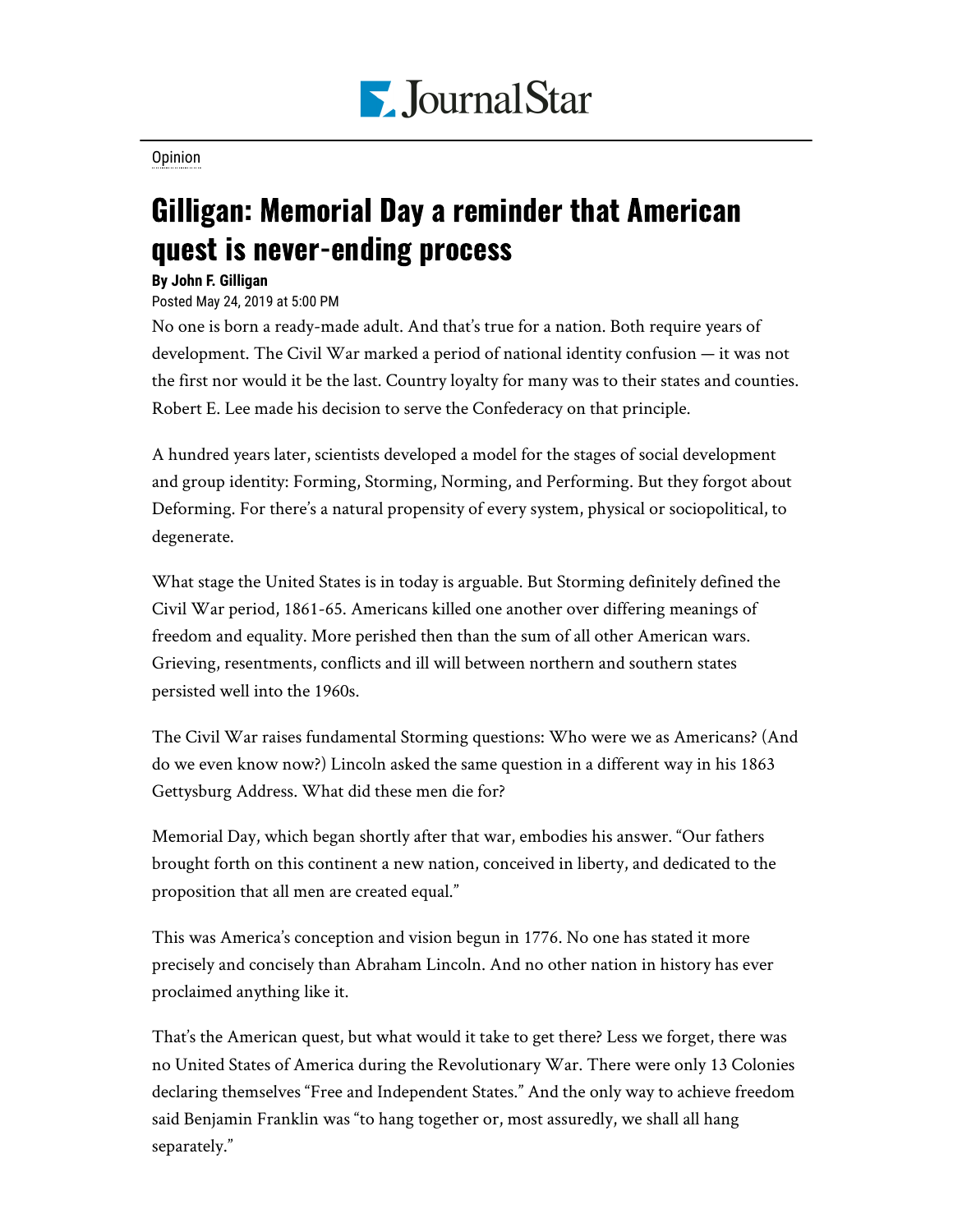American history has amply verified that freedom and a common identity as a people have been a hard row to hoe. Twelve years after the adoption of the United States Constitution in 1787 Storming emerged again. Many feared that the New England states might break away. And it took 36 ballots in 1801 for the House of Representatives to select Thomas Jefferson as president.

The Missouri Compromise of 1820 concealed a major and growing fissure among the states that foretold a Deforming. Fourscore and seven years after the 1776 Forming, an American identity crisis was in full bloom. The Civil War, asserted Lincoln, was a great test as to whether America "or any nation so conceived and so dedicated" could long endure.

Many still wonder about this. Is it possible to be a land in which fellow citizens can live and let others live freely? The Civil War never settled it. Nor could it. For the American quest is a never ending process.

"It is for us, the living," said Lincoln, "to be dedicated to the unfinished work and the great task remaining before us." Forging a unified nation around the concepts of freedom and equality out of a multiplicity of diverse and antagonistic cultures requires work and discipline. Without effort, good will and the harnessing of passions among citizens, especially by their elected representatives, leads inevitably to breakdown, disorder and violence.

Gettysburg became the first Memorial Day cemetery. Lincoln reminded his audience that it was "a final resting place for those who here gave their lives that this nation might live." It's why many historians consider the Civil War the nation's second founding.

Over the decades men and women on other battlefields have given their lives "that the nation may live." It is from them that we are inspired to achieve our national vision— "a nation conceived in liberty and dedicated to the proposition that all men are created equal."

This is the heart of Memorial Day. It reminds us of our heritage, common identity, and what it means to be an American. But it takes work to counter the natural breakdown forces in life. Nothing great has ever been achieved without effort.

And it all began with the American vision that transcends self-interests for a greater common good. By engaging in a common project to build a better nation, we become better human beings and Americans. "Where there is no vision," says Proverbs 29:18, "the people perish." But if the people don't pursue it, they also perish.